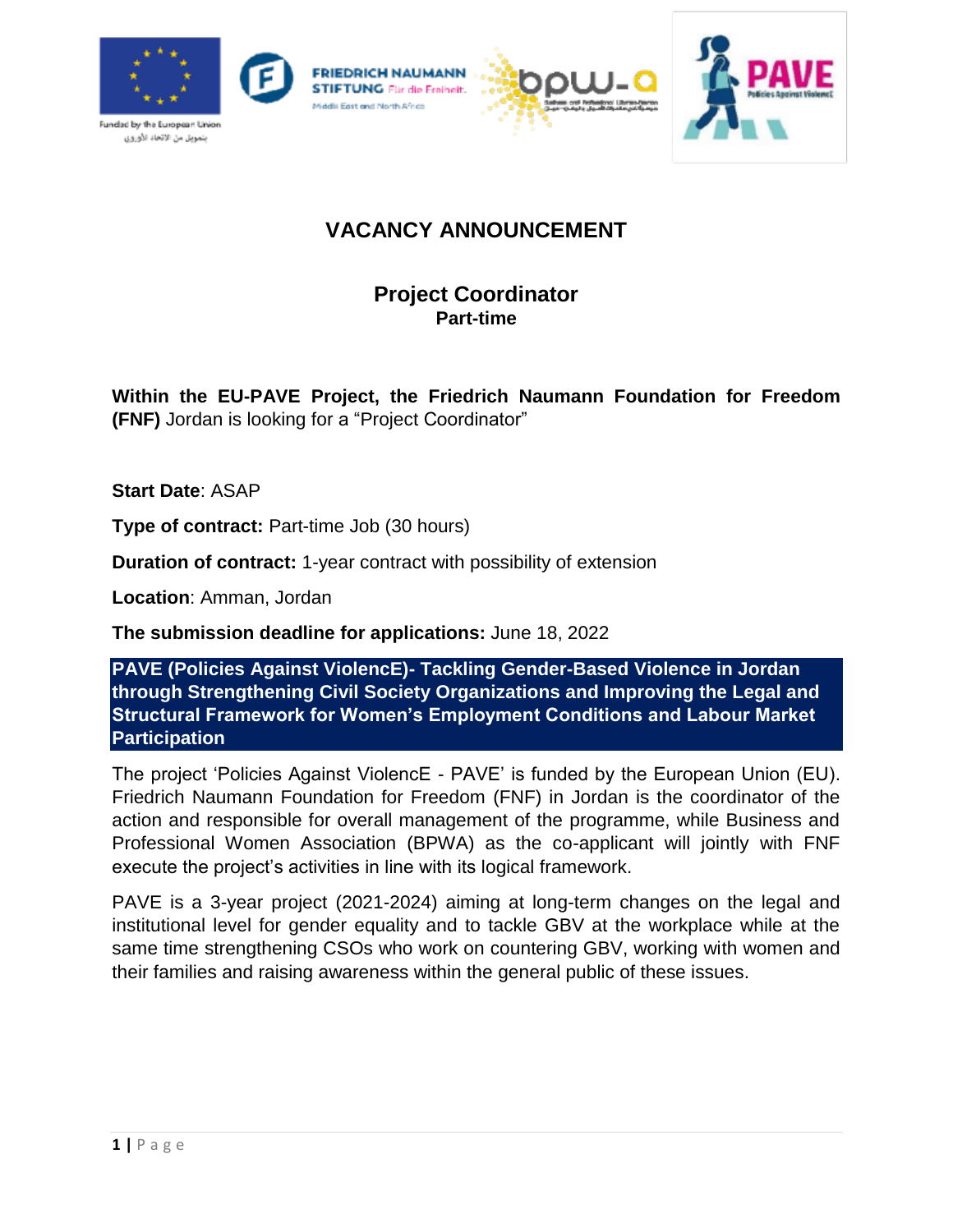

#### **Project Coordinator Roles and Responsibilities**

The "EU-PAVE Project Coordinator" supports the ''EU-PAVE Project Manager'' and the EU-PAVE co-applicant in the planning, coordination, implementation and evaluation of activities and programs and the related financial and administrative work.

#### **The employee has the following tasks, functions, and roles:**

#### **1. Program Planning**

- Coordinate with the co-applicant the planning of activities and up-date respective lists
- Coordinate social media activities
- Provide supporting documents for Finance Dpt.

#### **2. Implementation of Activities**

- Act as a liaison with the co-applicant and target groups/stakeholders;
- Support the co-applicant in selecting trainers, speakers, participants
- Define logistical needs and ensure logistical coordination with venues, hotels and service providers for transportation, translation etc;
- Follow up on discussions and write reports on the activities;
- Ensure follow-up and documentation of participants and speakers
- Seminar Assistance. Requires travel outside of Amman especially rural areas and also on week-ends

#### **3. Evaluation and Analysis**

- Evaluation of activities and definition of next steps;
- Maintain contacts relevant for the project to develop it further;
- Provide regular updates and analyses of media coverage on program related activities and developments.
- Follow-up on the discussions and policy recommendations/laws and any agreements amongst relevant stakeholders and target groups related to gender based violence in the workplace and update the project manager on other initiatives and projects;
- Follow-up with the co-applicant on pre and post assessments especially for CSOs/CBOs capacity building trainings, focus group discussions and awareness raising workshops and do the analysis;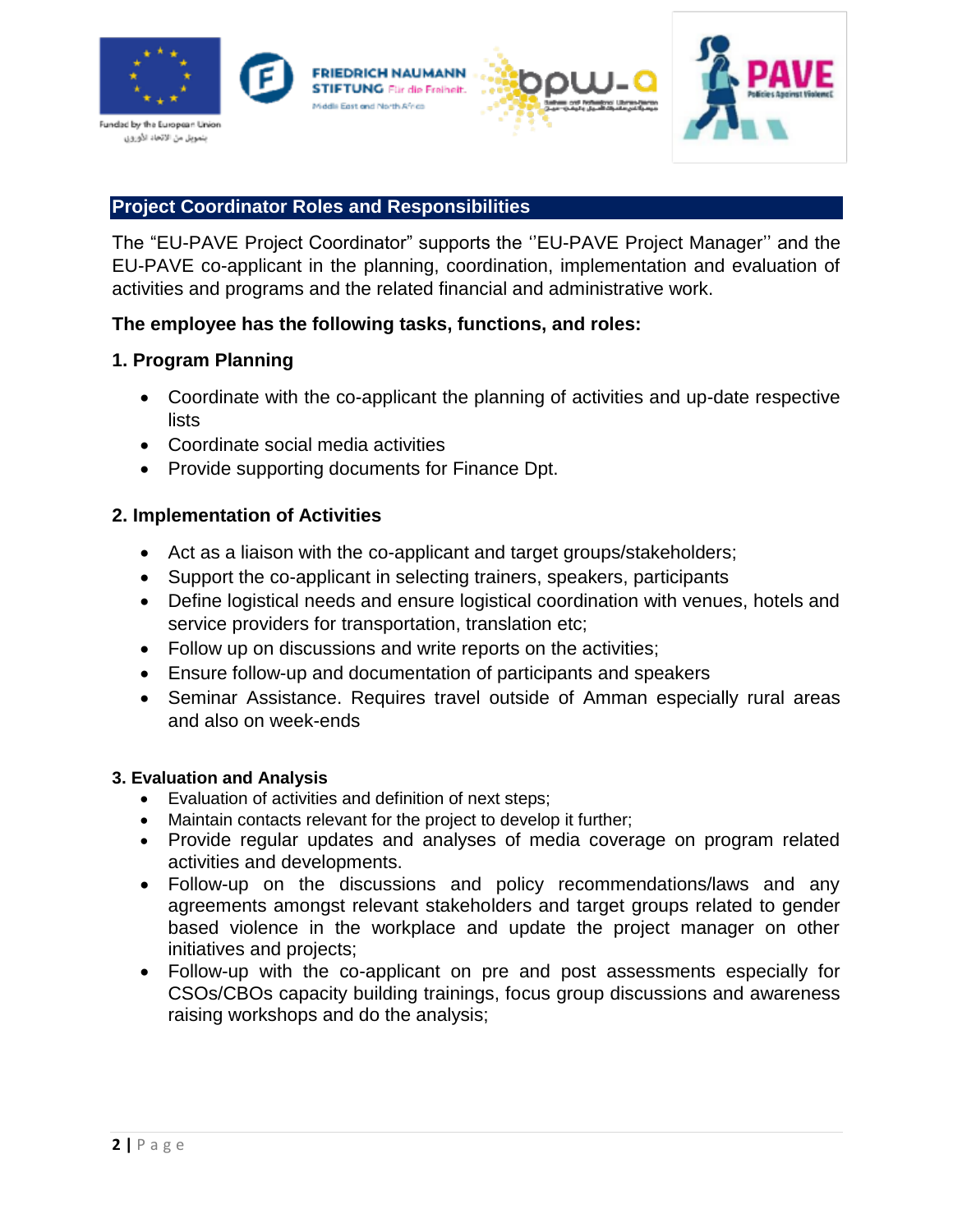

#### **4. Financial Administration**

- Provide assistance to the finance/accountancy department
- Ensure receiving financial documentation for purchases and services;
- Follow-up on flight, hotel and other bookings;
- Establish and maintain complete and permanently updated project files. Ensure consistency between electronic and physical files. Establish overview of file system.

#### **5. General Tasks and Special Assignments**

- Provide and ensure translation Arabic English and English Arabic;
- Special tasks assigned by the EU-PAVE Manager

#### **Qualifications and Skills**

- **University Degrees**
- At least 3 years of progressive experience in project coordination;
- **Experience in EU-funded projects is compulsory;**
- **Experience in the INGOs sector is preferable;**
- **Common values and principles with FNF;**
- **Project coordination and planning skills;**
- Ability to manage a variety of tasks
- Administrative and IT skills
- Ability to maintain records and produce clear written and oral reports;
- **Excellent communication skills;**
- Strong interpersonal skills, to deal with a diverse range of people;
- The ability to deal with information in a confidential manner and respond with sensitivity;
- **Excellent Arabic and English skills, both written and verbal.**

#### **Working Hours**

The working hours are 30 hours per week. The work can at times require presence at one of FNF's programs or activities during the weekend.

#### **Equal Opportunity**

FNF is committed to provide equal employment opportunity to all persons regardless of age, color, national origin, race, religion, creed, gender, marital status, or any other characteristic.